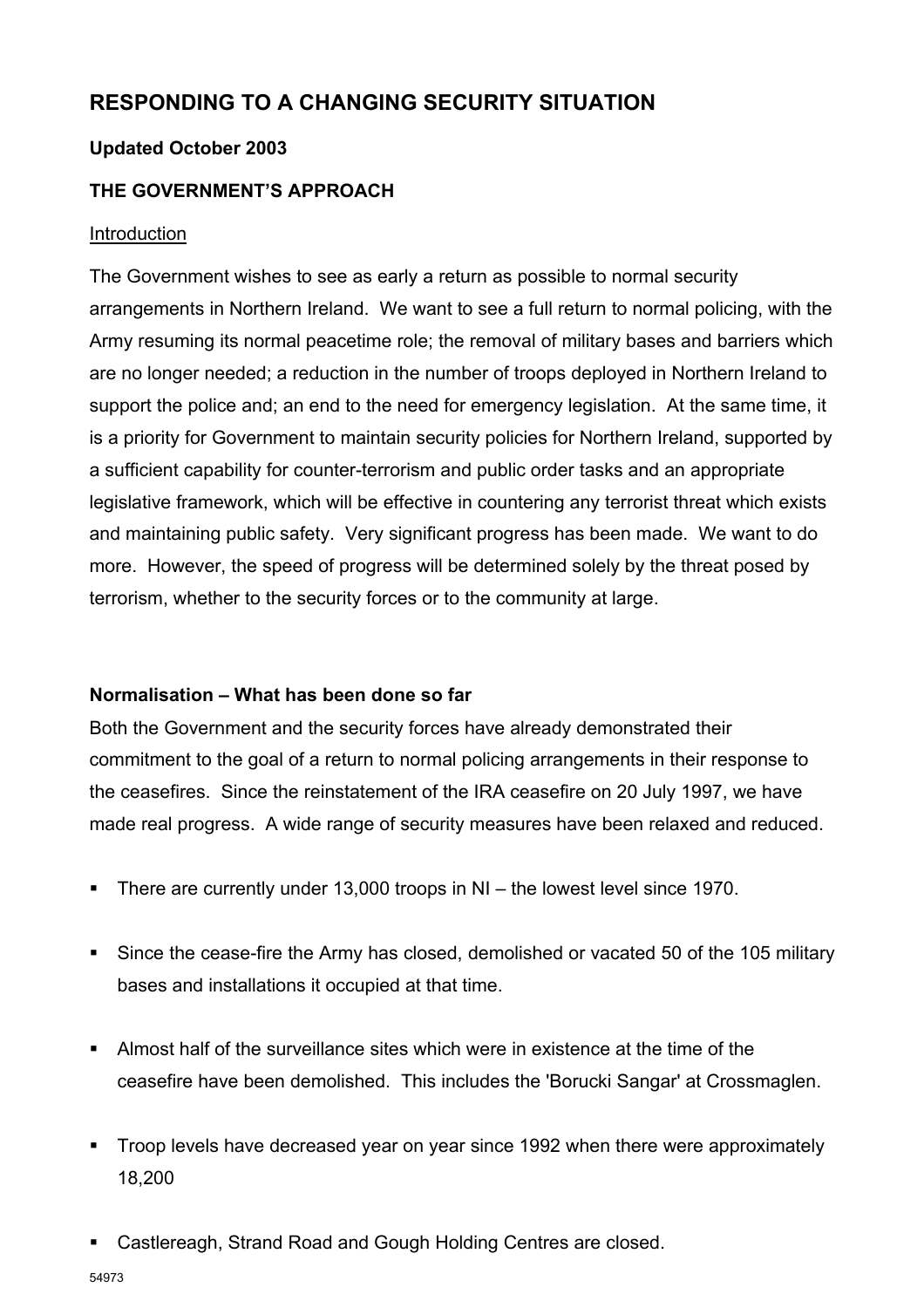- 102 cross-border roads have been re-opened.
- Since the IRA's decommissioning announcement on 23 October 2001, the following actions have been taken:

Magherafelt base closed - 25 October 2001 Newtownhamilton supersangar demolished – 26 October 2001 Camlough Mountain Tower (R13) demolished – 7 November 2001 Malone Army Base closed – 19 November 2001 The security barrier in Newry Street, Newtownhamilton re-opened 22 January 2002 Steeple Army base in Antrim Closed 9 February 2002 Sturgan Mountain Tower (R11) demolished 26 March 2002 Glassdrumman Tower demolished – 4 April 2002 Cloghoge Tower (R14) demolished – 21 June 2003 Tievecrum Tower (R23) demolished – 27 June 2003

#### **Future Steps**

On 22 January 2002 the Chief Constable announced that Ebrington Army Base would close in December 2003.

The Annex to the Joint Declaration published in May 2003 set out a programme for reaching a normalisation end-state by April 2005. The programme was conditional on the creation of an enabling environment which would be brought about by acts of completion by the IRA . The subsequent IRA statement was not sufficient to satisfy the two Governments and acts of completion did not take place.

The level of security deployments and measures has to be related to the threat, with reductions based firmly on professional security advice. The Government, and the Chief Constable have a duty to maintain law and order and to take the steps which they judge necessary to protect the community from terrorist attack.

54973 That does not indicate any reluctance to take further normalising measures as rapidly as the security situation allows. But the speed at which that will be possible will depend on the level of violence and the extent of the threat of terrorist attack and public disorder prevailing at the time. In reducing the security force profile, the Government and the Chief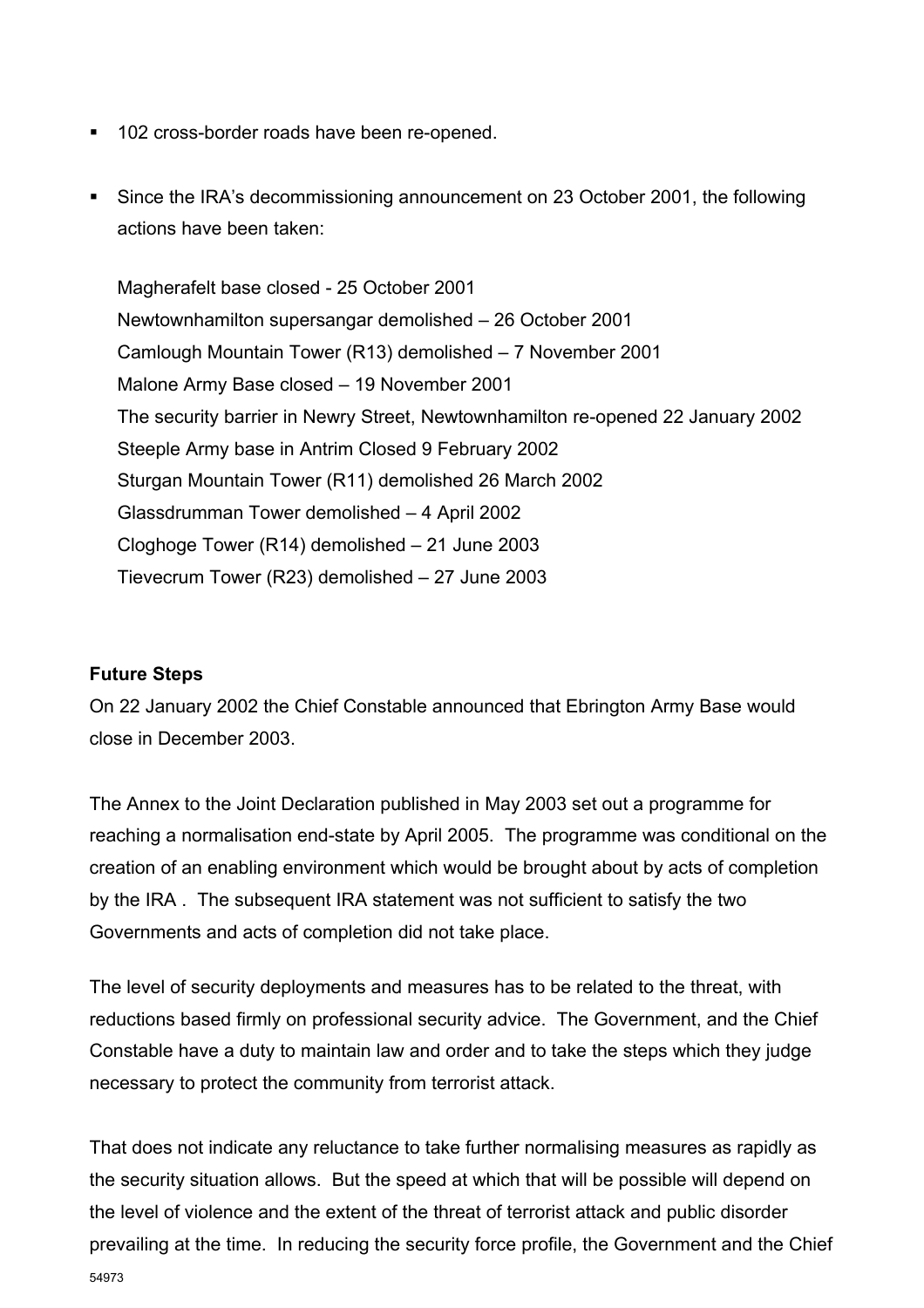Constable will also need to be confident that reductions in the level of violence and the threat will endure.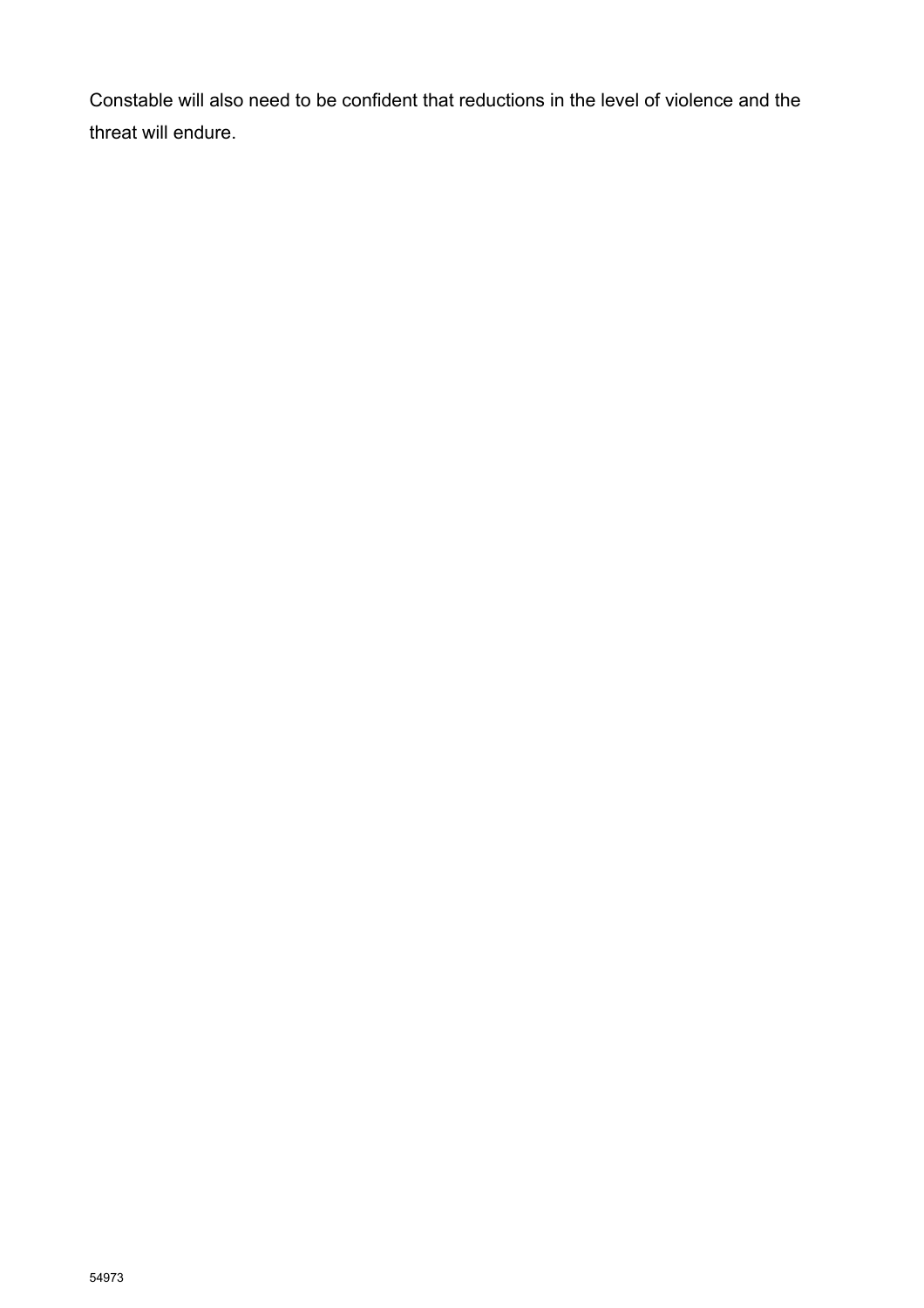### **BASE DEMOLITION/CLOSURE DATE**

- Demolition of Kilturk PVCP, Fermanagh 15 February 1995
- Demolition of Clady PVCP, Tyrone 30 June 1995
- Demolition of North Howard Street Mill, Belfast 10 October 1995
- Demolition of Buncrana PVCP, Londonderry 12 December 1995
- Demolition of St Angelo Base, Enniskillen 31 March 1996
- Demolition of R16 PVCP, Newry 23 December 1997
- Demolition of Rockwood Base, Castlederg 16 February 1998
- Demolition of Kilkeel Base 23 March 1998
- Demolition of Crumlin Road Sangar, Belfast 12 October 1998
- Demolition of R16 roadside sangar, Newry 21 October 1998
- Demolition of 3 Bessbrook PVCP's 23 November 1998
- **Vacation of 6 Fermanagh Patrol Bases (Mullan** Bridge, Rosscor Bridge, Wattle Bridge, Clonatty Bridge, Annaghmartin and Killyvilly)
- Demolition of Aughnacloy PVCP 3 February 1999
- Demolition of Muff PVCP, Londonderry 12 February 1999
- Demolition of Letterkenny PVCP, Londonderry 26 February 1999
- Demolition of Fort Whiterock, Belfast 21 May 1999
- Demolition of Gortmullan Patrol Base, Fermanagh 4 August 1999
- Closure of Carrickfergus Base 5 September 1999
- Withdrawal of troops from RUC stations (RUC Corry Square, Warrenpoint, Castlederg, Carrickmore, Kesh, Rosemount, Andersonstown, Springfield Road)
- Withdrawal of troops from RUC Pomeroy and RUC Coalisland May 2000
- **Templar House Observation Post, Belfast closed** and handed back
- **Broadway Observation Post, Belfast closed and** handed back 21 June 2000
- Demolition of "Borucki Sangar", Crossmaglen 4 August 2000

- 
- 

January 1999

■ Demolition of Hump PVCP, Strabane 8 February 1999 Between April 1998 and April 1999

16 June 2000